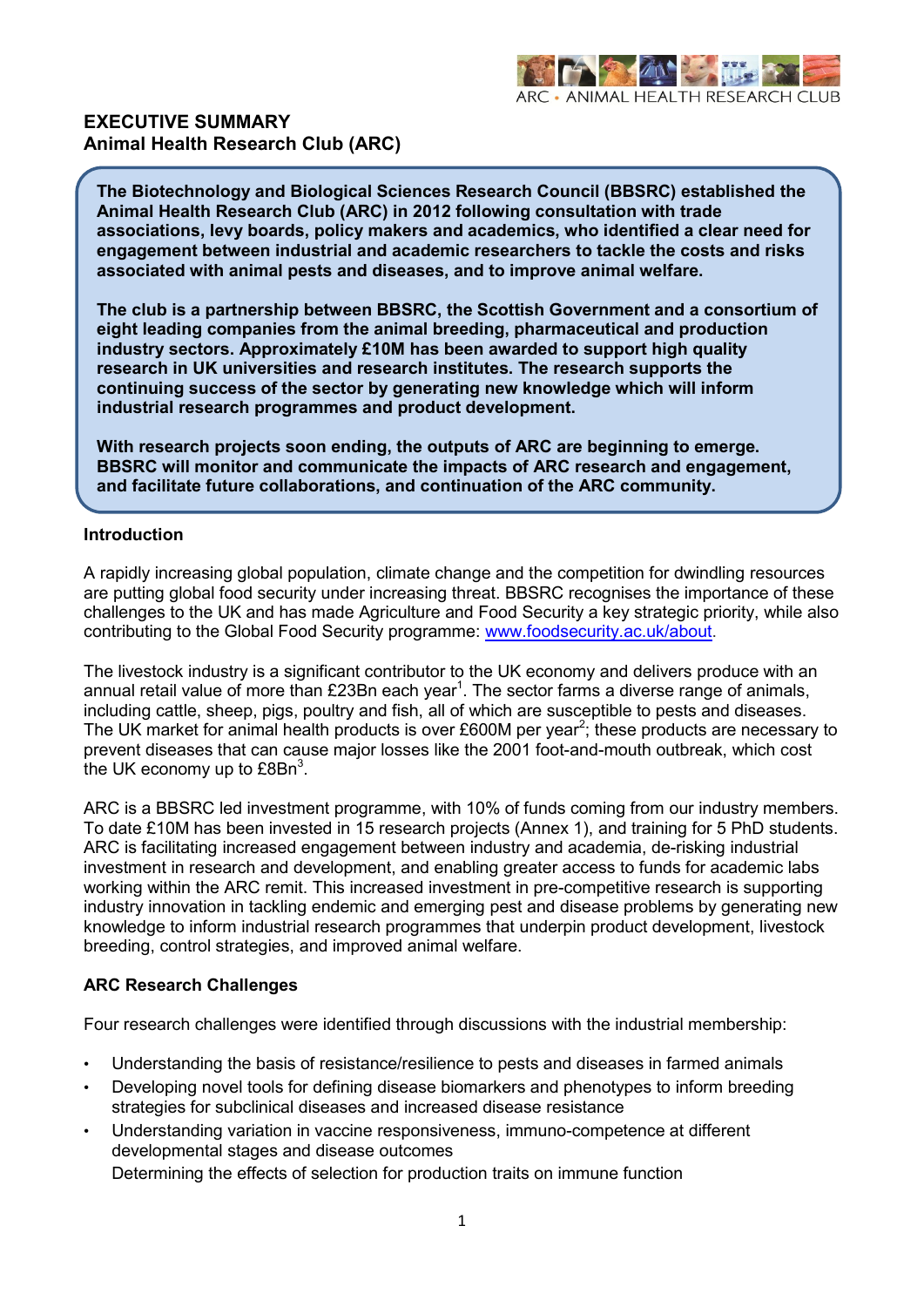

ARC is managed by BBSRC in conjunction with an external coordinator and a steering group formed of industry and academic representatives.

#### **Benefits of Interacting with BBSRC and the Research Community**

BBSRC has a strong record in managing collaborative research programmes, including the Research Industry Club mechanism. Companies report a range of significant benefits from their involvement with BBSRC:

- Capacity to influence research in important strategic areas
- Knowledge on the progress of relevant research projects and early access to results
- Opportunity to work with leading researchers and to build strong relationships with them
- Opportunity to identify the best potential industry recruits
- Guidance on other Research Council activities and funding opportunities
- Promotion of companies through relevant activities, objectives and outputs

#### **Delivering Industrial Impact**

ARC is delivering new capabilities relevant to the industry. Research projects have been active since 2013, and will end by late 2018, the outputs of which will help to address significant challenges in animal health.

Projects have already generated useful outputs which are of benefit to the member companies, for example:

- A validated approach to engineering resistance to Porcine Reproductive and Respiratory Syndrome Virus
- Understanding of the relation between microbiome and mammary gland health in dairy cows
- New genetic markers for breeding dairy cows with resistance to bovine tuberculosis
- Understanding the ability of trans-membrane proteins to protect against (or hasten) infection of chickens by avian influenza
- New knowledge of the fundamental biology of Avian Infectious bronchitis virus (IBV), to produce consistently effective vaccines for poultry
- A number of insights into the genetic determinants of pest and disease resistance and establishment of associated biomarkers that will inform resistance breeding and/or effective control strategies

For further information please visit the ARC web pages at: [www.bbsrc.ac.uk/arc](http://www.bbsrc.ac.uk/arc)

<sup>1.</sup> Office for National Statistics, (2016). Total Income from Farming in the United Kingdom First estimate for 2016. United Kingdom.

<sup>2.</sup> National Office for Animal Health, (2016). Annual Report 2015/2016. United Kingdom.

<sup>3.</sup> National Audit Office, (2002). The 2001 Outbreak of Foot and Mouth Disease. United Kingdom.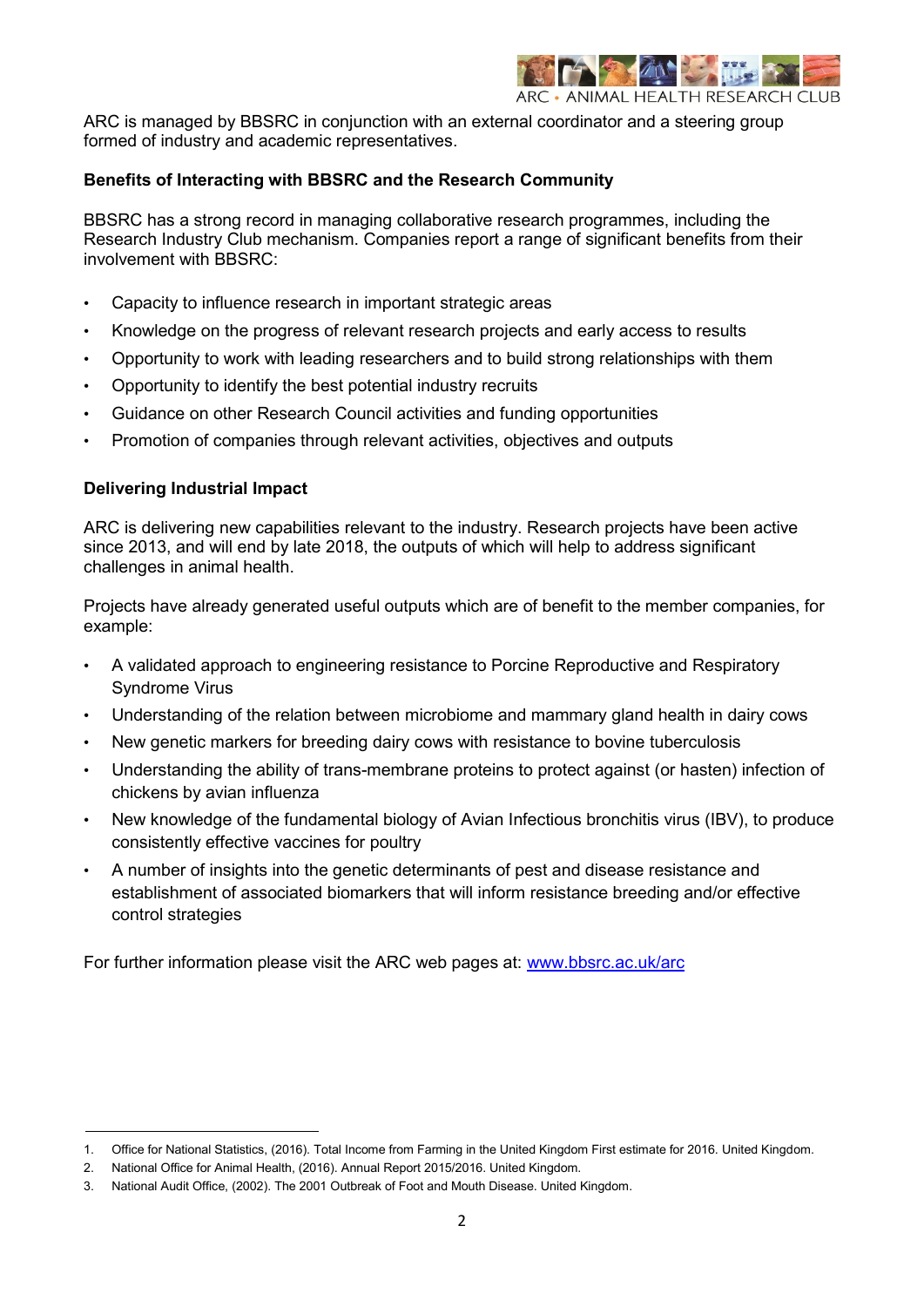# **ANNEX 1**

# **ARC RESEARCH PORTFOLIO**

15 research projects were funded through two rounds in 2013 and 2014. The projects are expected to remain active until late 2018.

Detailed project information can be found online by using the BBSRC reference numbers to search:

- RCUK Gateway to Research:<http://gtr.rcuk.ac.uk/>
- BBSRC Portfolio Analyser: [www.bbsrc.ac.uk/research/grants-search/quicksearch/](http://www.bbsrc.ac.uk/research/grants-search/quicksearch/)

### **Cattle**

| Ref No.      | <b>Principal</b><br>Investigator | <b>Research</b><br>Organisation | <b>Project Title</b>                                                     |
|--------------|----------------------------------|---------------------------------|--------------------------------------------------------------------------|
| BB/L004062/1 | Kevin Purdy                      | University of<br>Warwick        | Are microbiomes important to mammary gland health in<br>dairy cows?      |
| BB/L004054/1 | Liz Glass                        | The Roslin Institute            | Genomic Selection for Bovine Tuberculosis Resistance in<br>Dairy Cows    |
| BB/M012751/1 | Elisabeth<br>Innes               | Moredun Research<br>Institute   | Host factors in determining resistance to cryptosporidiosis<br>in cattle |

### **Chicken**

| Ref No.      | <b>Principal</b><br>Investigator | <b>Research</b><br>Organisation | <b>Project Title</b>                                                                                                                |
|--------------|----------------------------------|---------------------------------|-------------------------------------------------------------------------------------------------------------------------------------|
| BB/L004003/1 | David Hume                       | The Roslin Institute            | Understanding resistance and differential vaccine<br>responses to Eimeria in the chicken - novel biomarkers<br>and genetic control. |
| BB/L003988/1 | Paul Britton                     | The Pirbright<br>Institute      | Selection Versus Mutation: Reducing the Risk of Vaccine<br>Reversion                                                                |
| BB/L003996/1 | Mark Fife                        | The Pirbright<br>Institute      | Restriction of avian viruses by host interferon-inducible<br>transmembrane proteins (IFITMs).                                       |
| BB/M011925/1 | David Hume                       | The Roslin Institute            | Macrophage Biology and Disease Susceptibility in Poultry                                                                            |
| BB/M012069/1 | Lonneke<br>Vervelde              | The Roslin Institute            | Towards control of Infectious bronchitis virus;<br>understanding cross-protection and the genetic plasticity<br>of IBV              |

## **Pigs**

| Ref No.      | <b>Principal</b><br>Investigator | <b>Research</b><br>Organisation | <b>Project Title</b>                                                                            |
|--------------|----------------------------------|---------------------------------|-------------------------------------------------------------------------------------------------|
| BB/L004143/1 | Alan<br>Archibald                | The Roslin Institute            | Engineering resistance to Porcine Reproductive and<br><b>Respiratory Syndrome Virus (PRRSV)</b> |
| BB/M012891/1 | Alan<br>Archibald                | The Roslin Institute            | Genetics of host responses to Porcine Reproductive and<br>Respiratory Syndrome virus (PRRSV)    |

## **Salmon**

| <b>Ref No.</b> | <b>Principal</b><br>Investigator | Research<br>Organisation | <b>Project Title</b>                                 |
|----------------|----------------------------------|--------------------------|------------------------------------------------------|
| BB/M013022/1   | <b>Chris</b>                     | University of            | Development of novel oral vaccination strategies for |
|                | <b>Secombes</b>                  | Aberdeen                 | Atlantic salmon                                      |